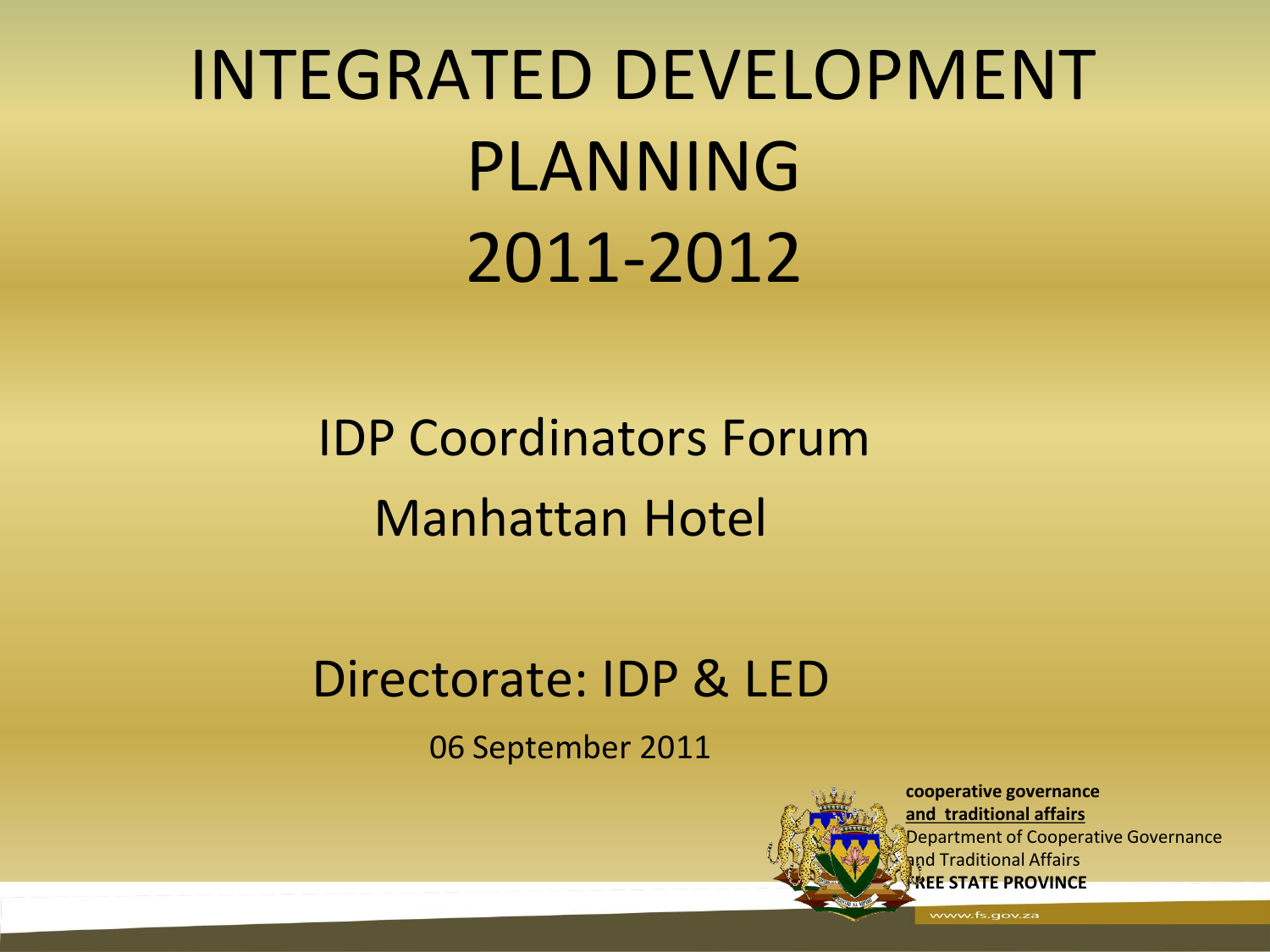#### Assessment conducted and Participation

- Date: 11<sup>th</sup> to 15th 2011 April (Assessment)
- All 25 IDP Managers were invited (Mangaung did not attend)
- 10 Sector Departments (Nat. & Provincial) attended the session



**cooperative governance and traditional affairs** Department of Cooperative Governance and Traditional Affairs **FREE STATE PROVINCE**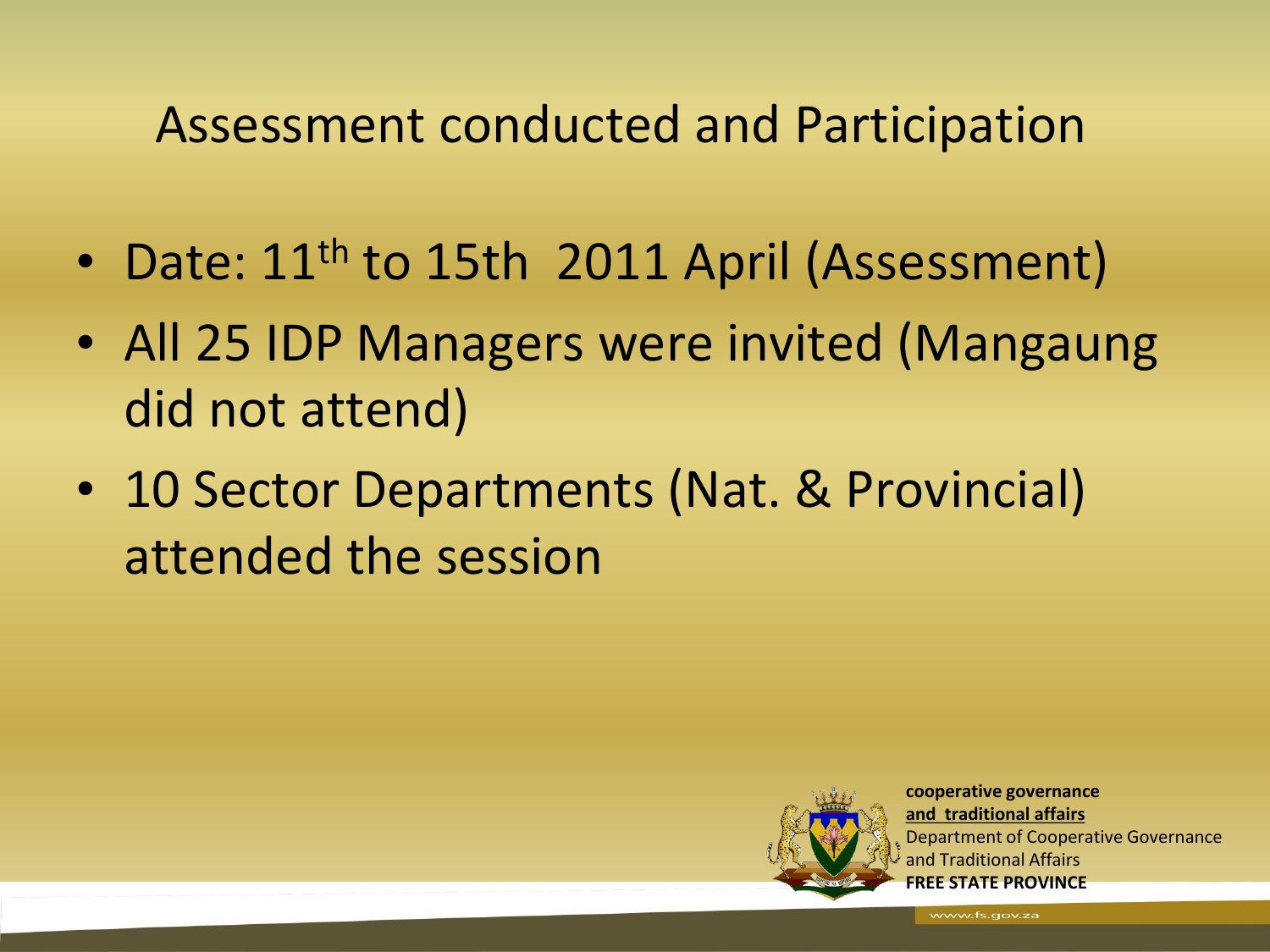#### Tools used for Assessment

- IDP Framework Guide as a point of departure to determine and analyze compatibility and conformity.
- Credible IDP Framework Guide 2011 to evaluate the contents
- Practical guide on the relationship between IDP and Turnaround Strategy with specific reference to
- *The Local government Assessment Report: Specific municipal assessment reports.*
- *The Local Government Turn Around Strategy,*
- *The Turn-Around Strategy Guidelines.*



**cooperative governance and traditional affairs** Department of Cooperative Governance and Traditional Affairs **FREE STATE PROVINCE**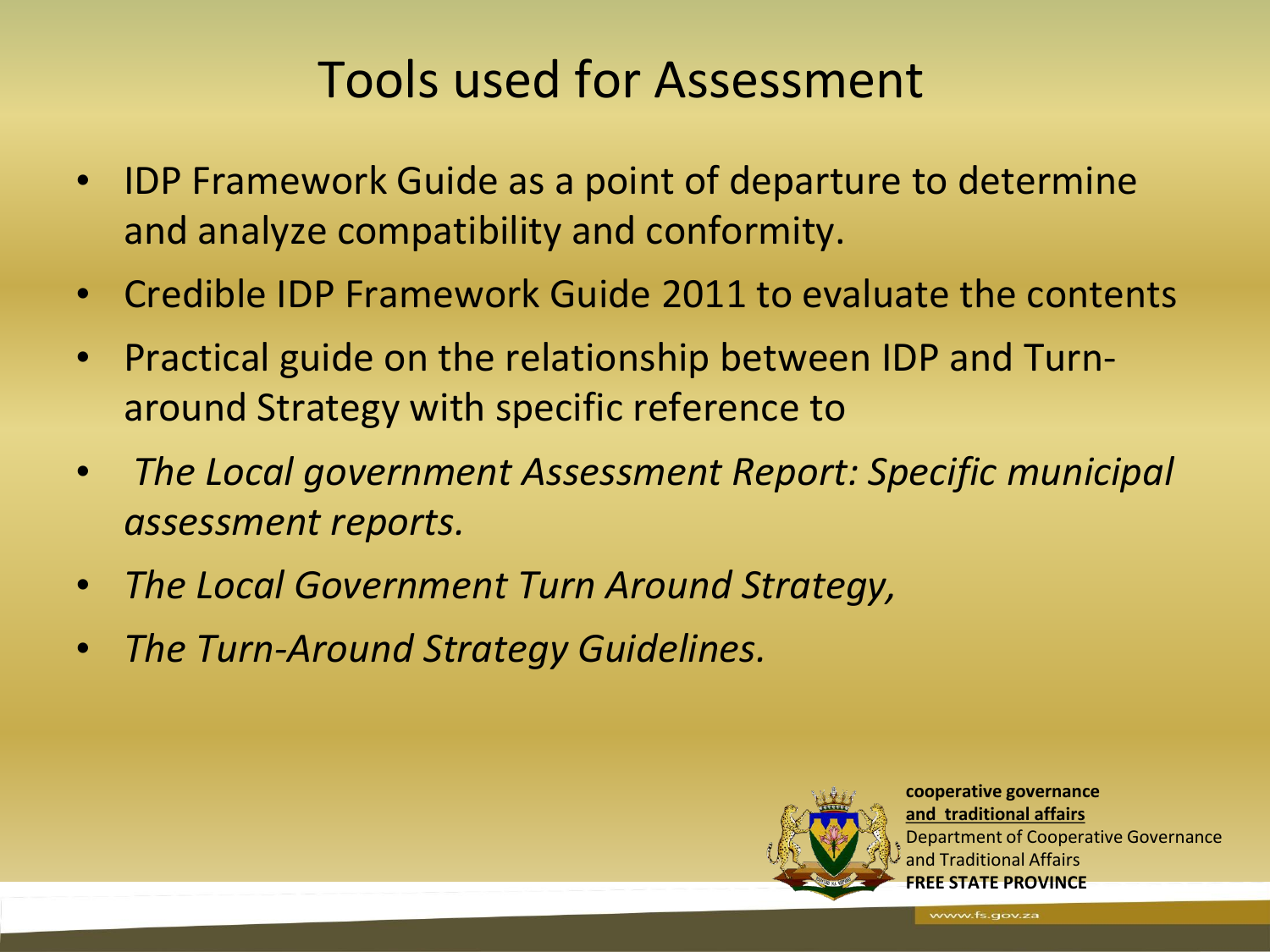#### IDP Submission rates

| 1st draft IDP 2011/12 |               | Final Draft IDP 2011/12 |               |
|-----------------------|---------------|-------------------------|---------------|
| Compliant             | Non compliant | Compliant               | Non compliant |
| 23                    |               | 24                      |               |
| Total = $25$          |               | Total = $24$            |               |
| 96% submission        |               | 100%                    |               |



**cooperative governance and traditional affairs** Department of Cooperative Governance and Traditional Affairs **FREE STATE PROVINCE**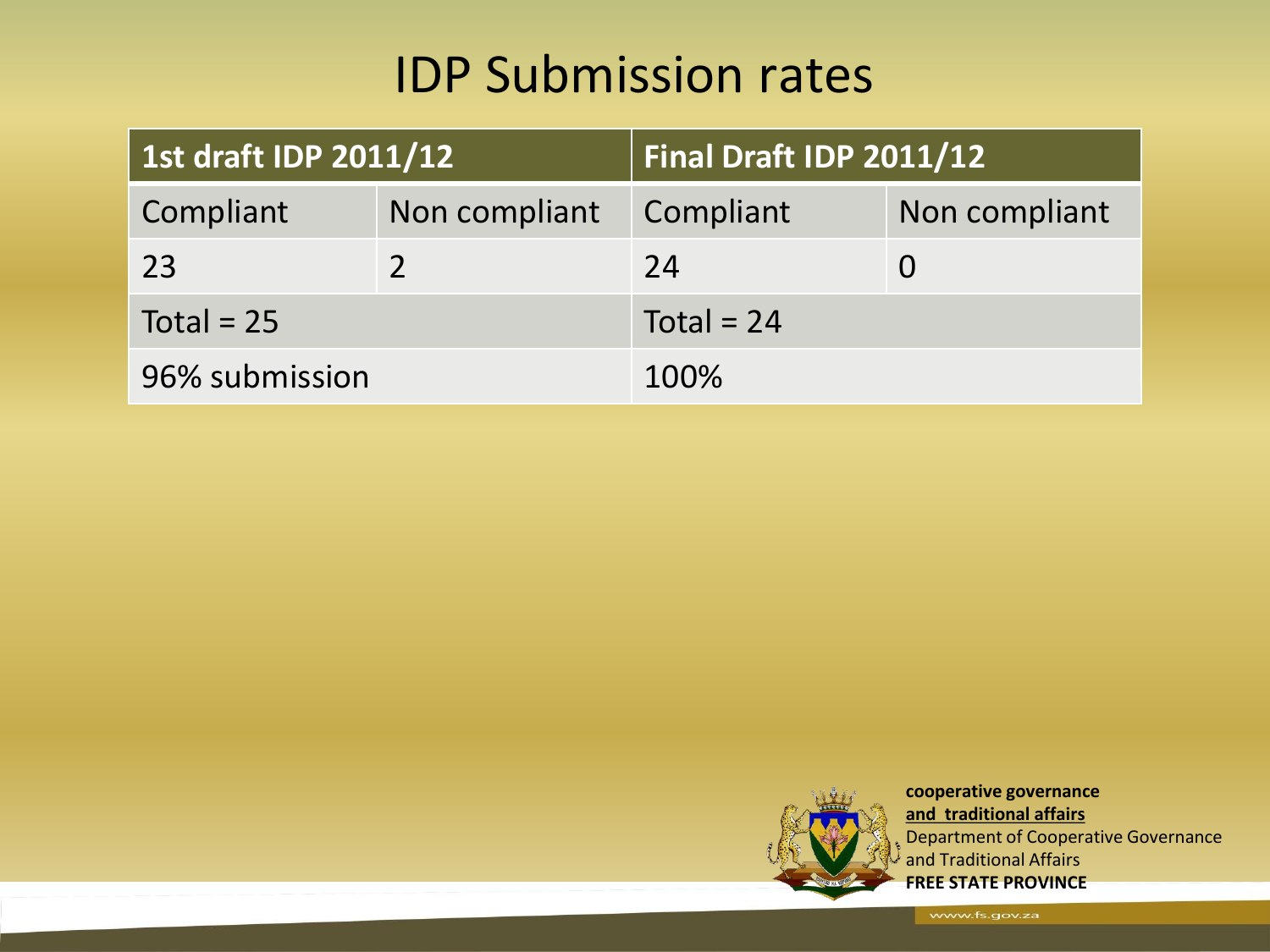#### Assessment Ranking

| <b>Ranking Table</b> |              |                      |  |
|----------------------|--------------|----------------------|--|
| Ranking              | Pre-Analysis | <b>Post Analysis</b> |  |
| <b>LOW</b>           | $\Omega$     | $\Omega$             |  |
| <b>MEDIUM</b>        | 12           | 12                   |  |
| <b>HIGH</b>          | 11           | 12                   |  |
| <b>NOT SUBMITTED</b> | $\mathbf 1$  | $\overline{0}$       |  |
| <b>TOTAL</b>         | 24           | 24                   |  |



**cooperative governance and traditional affairs** Department of Cooperative Governance and Traditional Affairs **FREE STATE PROVINCE**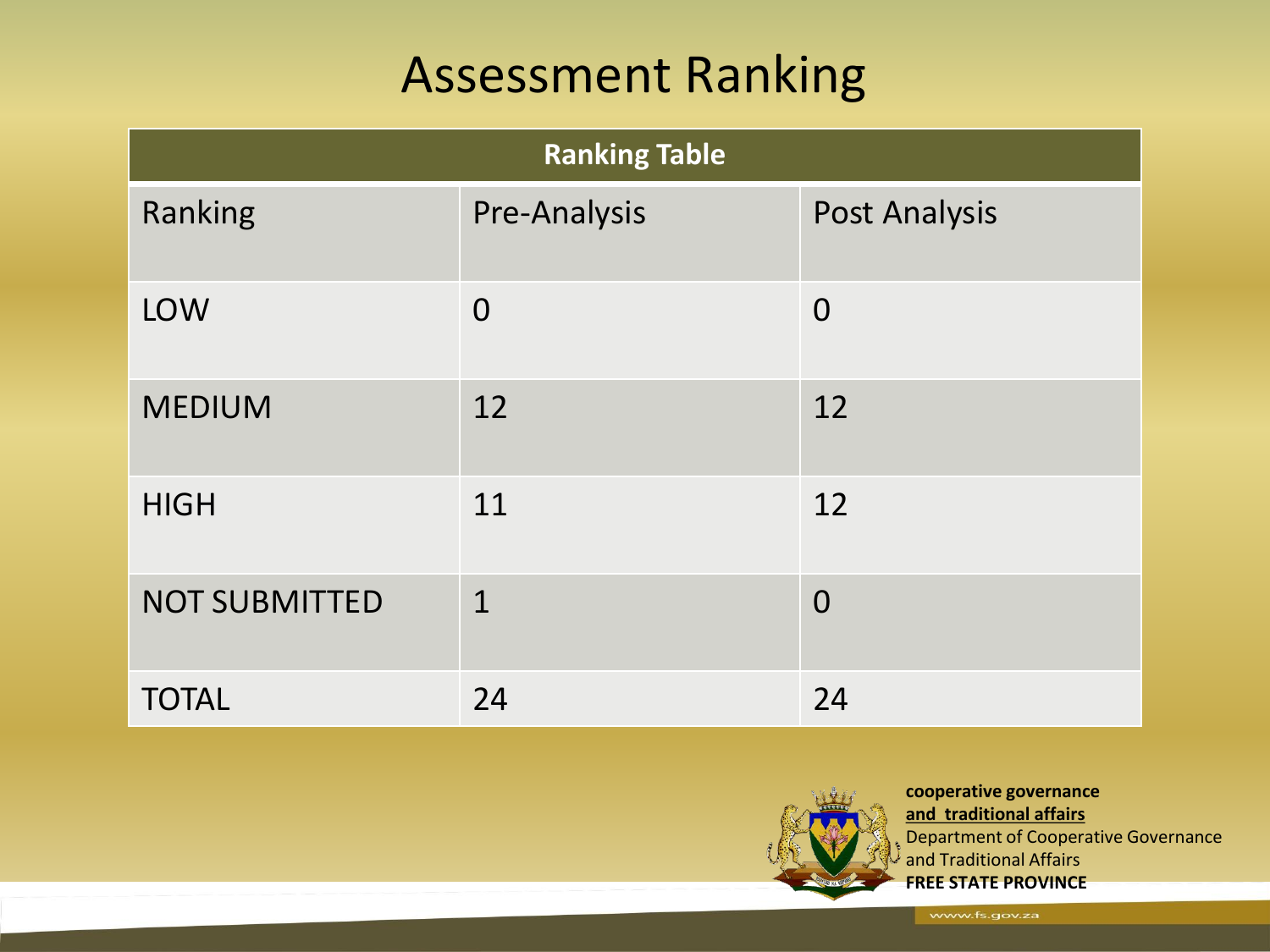# **Challenges and Antidotes**

The following are the generic challenges as identified by various working groups

- Methodology for the compilation of IDP not followed
- Template for the assessment if the IDP not adequately addressing other issues e.g. Disaster Management
- A not easy-to-use assessment template
- Minimal recognition of turnaround as part of the IDP's
- Continuous absence of budgets and the alignment to integrated development plans



**cooperative governance and traditional affairs** Department of Cooperative Governance and Traditional Affairs **FREE STATE PROVINCE**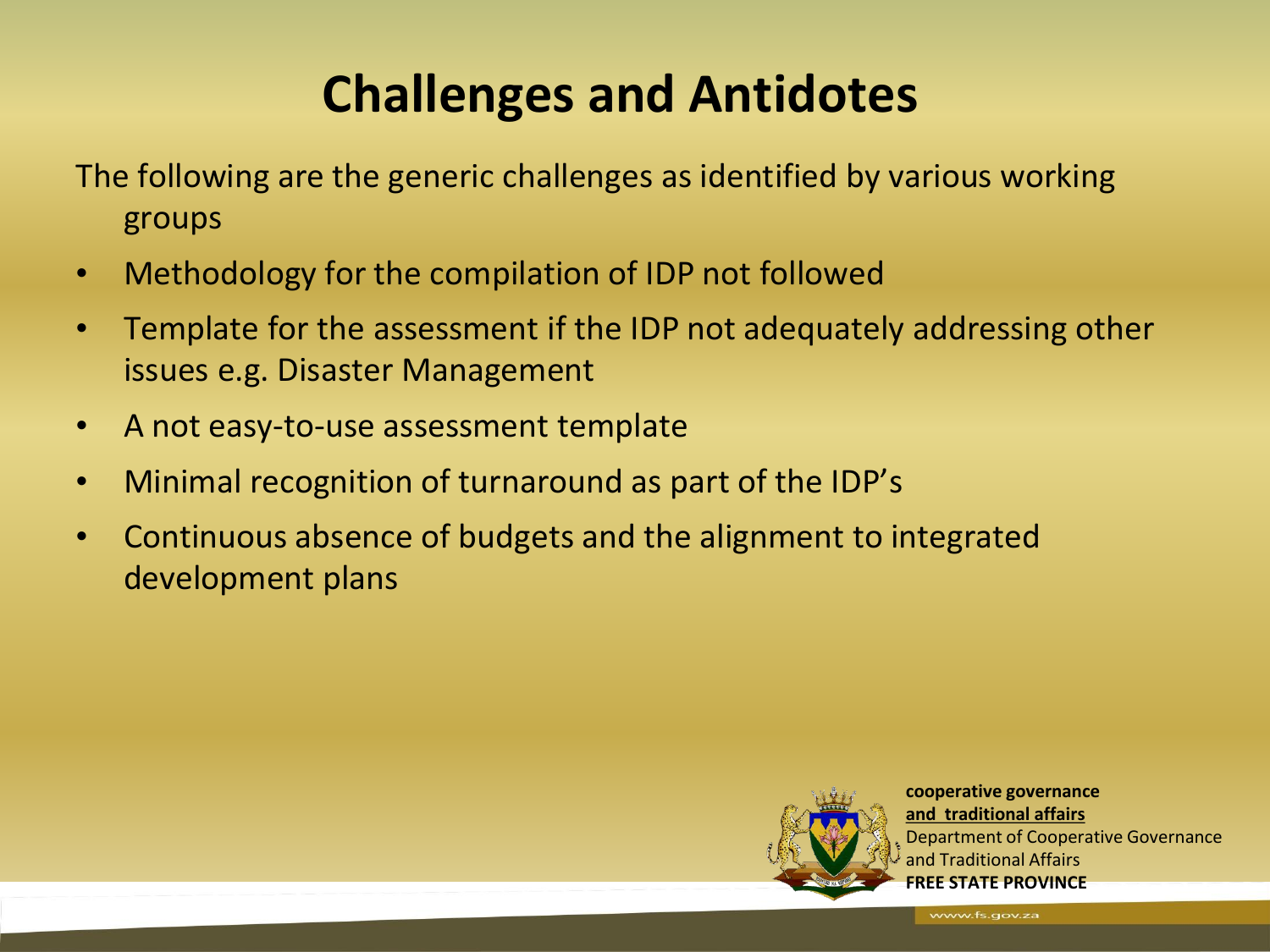### **Challenges and Antidotes**

- Augmented the IDP Credibility Framework of 2011 by reviewing the template.
- Requested Municipalities to submit their budget FOR FINAL ASSESSMENT



**cooperative governance and traditional affairs** Department of Cooperative Governance and Traditional Affairs **FREE STATE PROVINCE**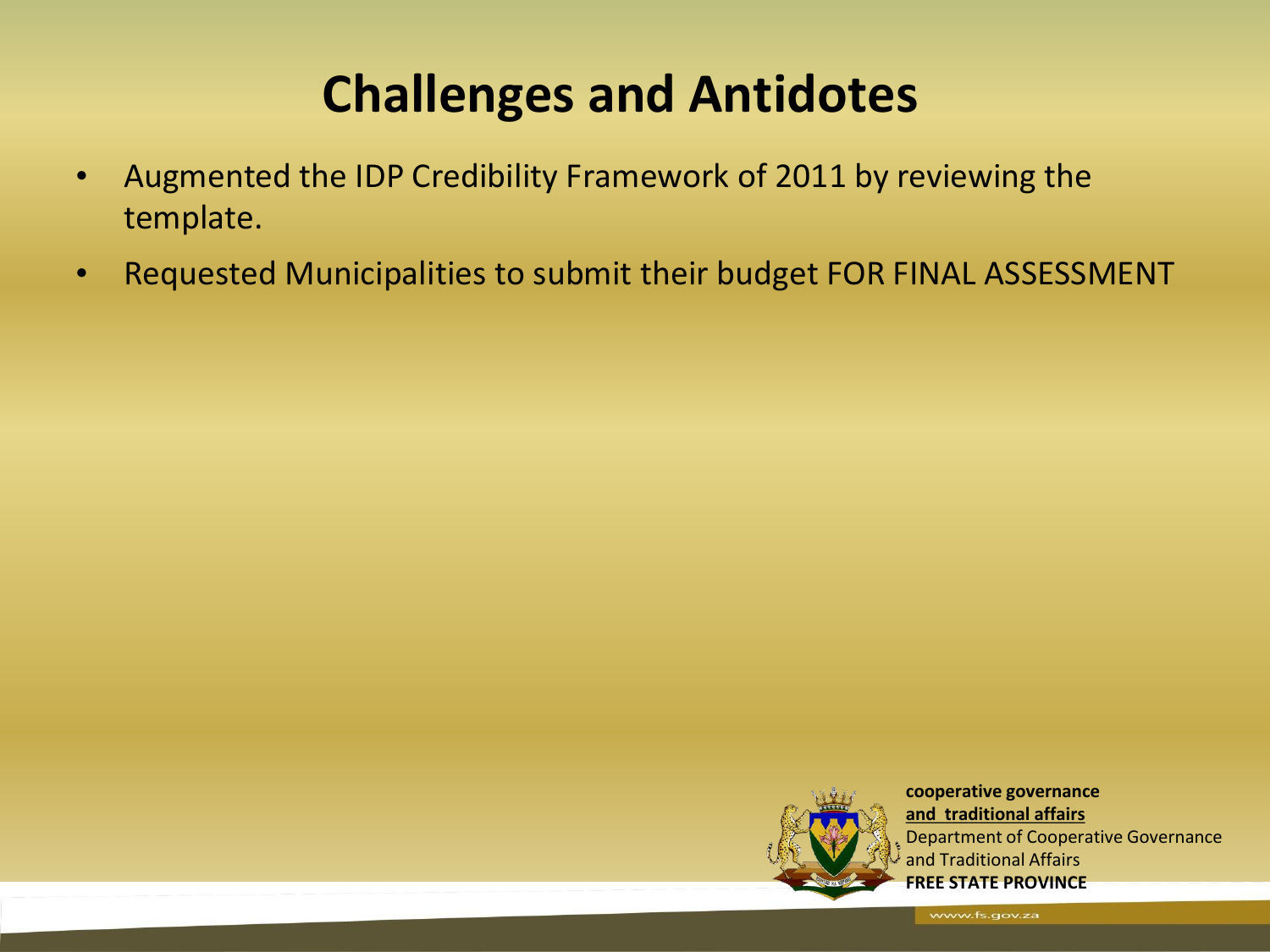#### Monitoring IDP/MTAS Implementation.

- Scheduled District-Based sessions has been conducted to provide Intergovernmental hands on support.
- This has been done with the Sector Departments to gear intervention where needed
- Different tools such as the SDBIP's, TAS is been used as measuring implements
- All the Municipalities presented their progress on the implementation of MTAS/IDP, *albeit* some municipal presentation were referred back for reengineering and traditional affairs and the cooperative governance **and traditional affairs**



Department of Cooperative Governance and Traditional Affairs **STATE PROVINCE**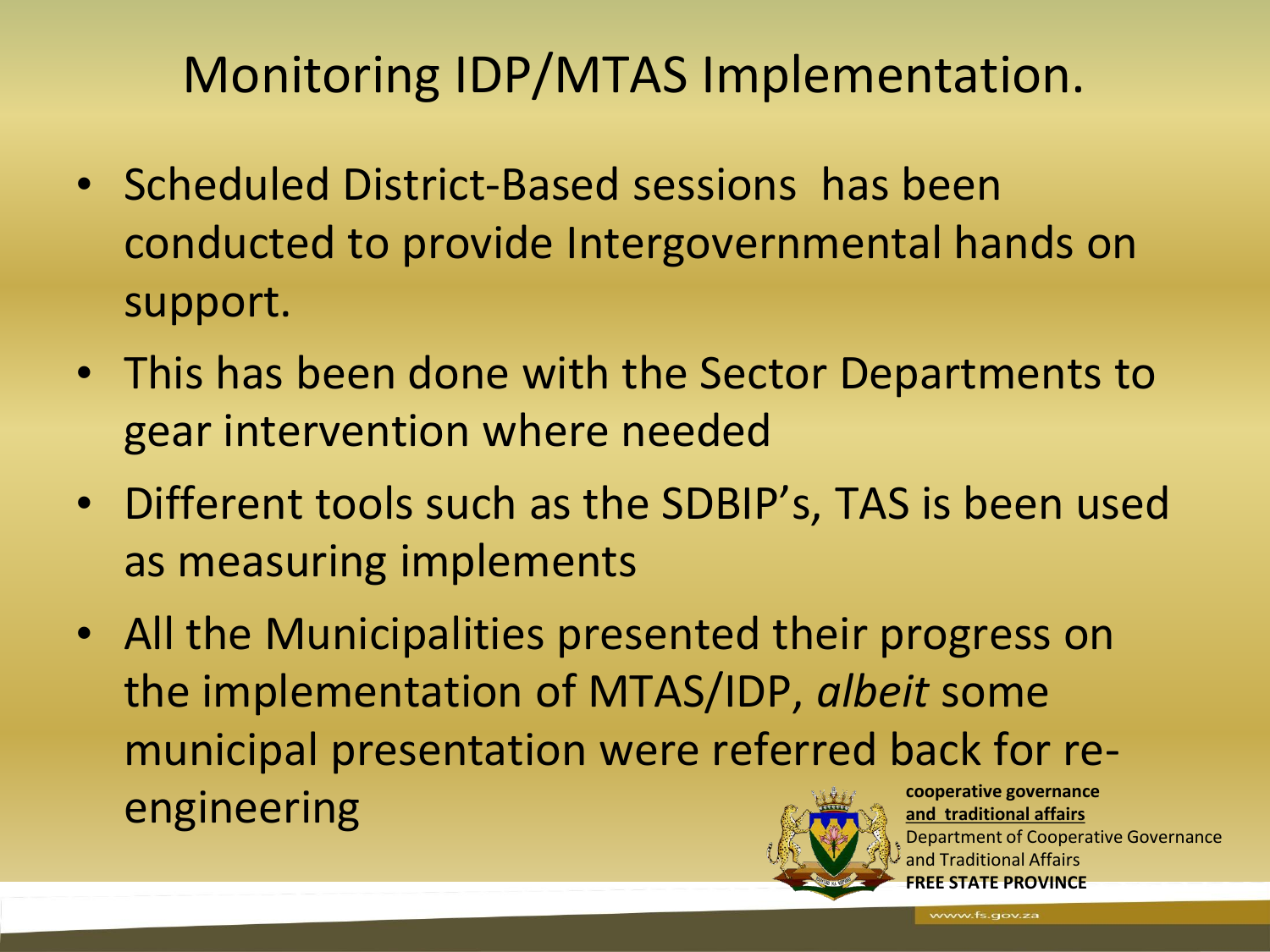# **2011/2012 Intervention**

- No. of municipalities work shopped towards ensuring that they have a realistic number of viable projects that will reach implementation
- No. of smaller municipalities supported towards implementing the revised IDP Framework Guide
- No. of ward committees participating in the IDP process



**cooperative governance and traditional affairs** Department of Cooperative Governance and Traditional Affairs **STATE PROVINCE**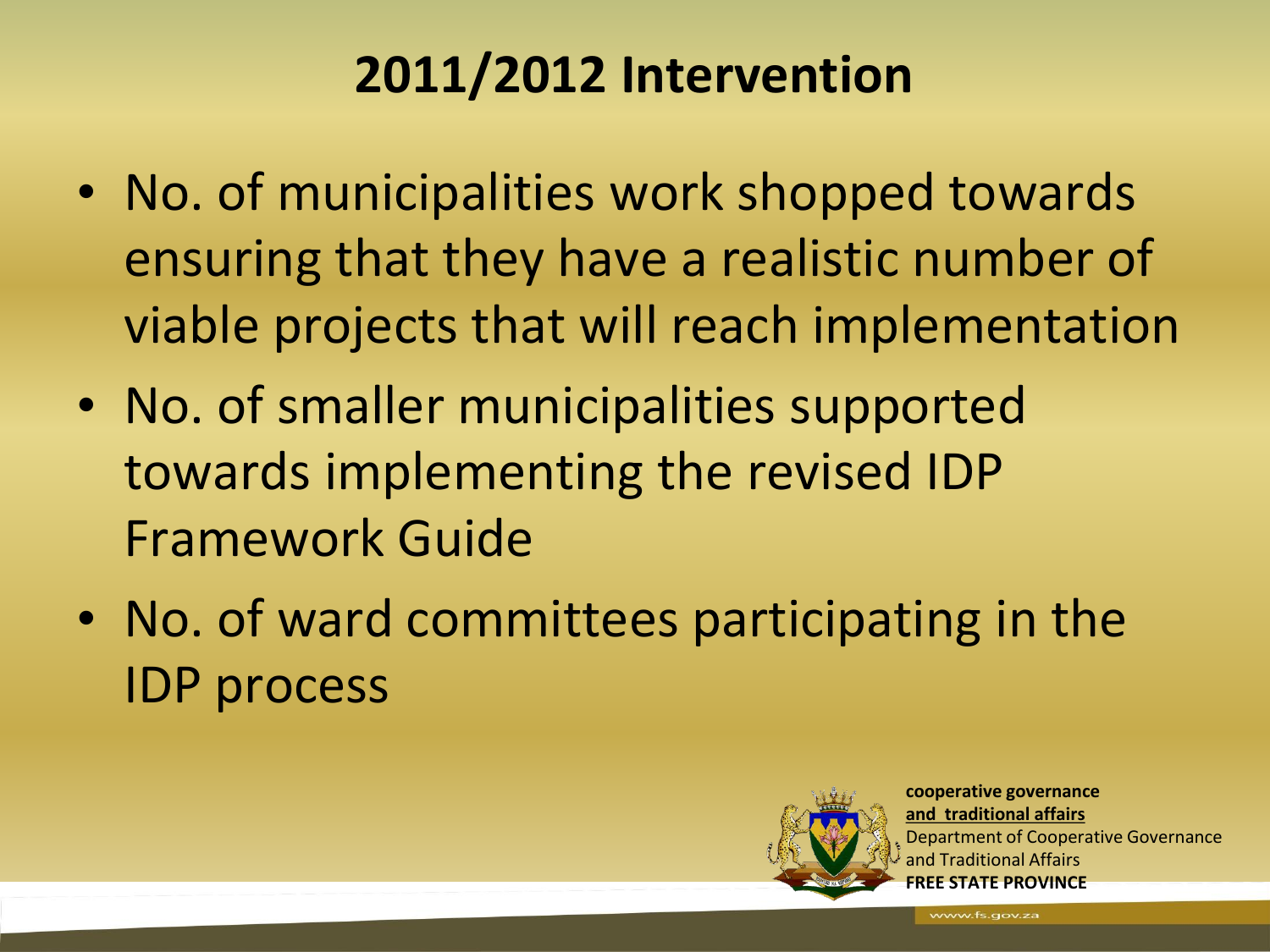# **2011/2012 Intervention**

No. of stakeholders trained on the compilation and implementation of IDPs (through CUT):

- 1. District Municipalities
- 2. Local Municipalities
- 3. Sector Departments
- CBP
- Competitive advantage study
- **cooperative governance and traditional affairs** • Integration of Population Policy Information on IDP (a workshop)



Department of Cooperative Governance and Traditional Affairs **FREE STATE PROVINCE**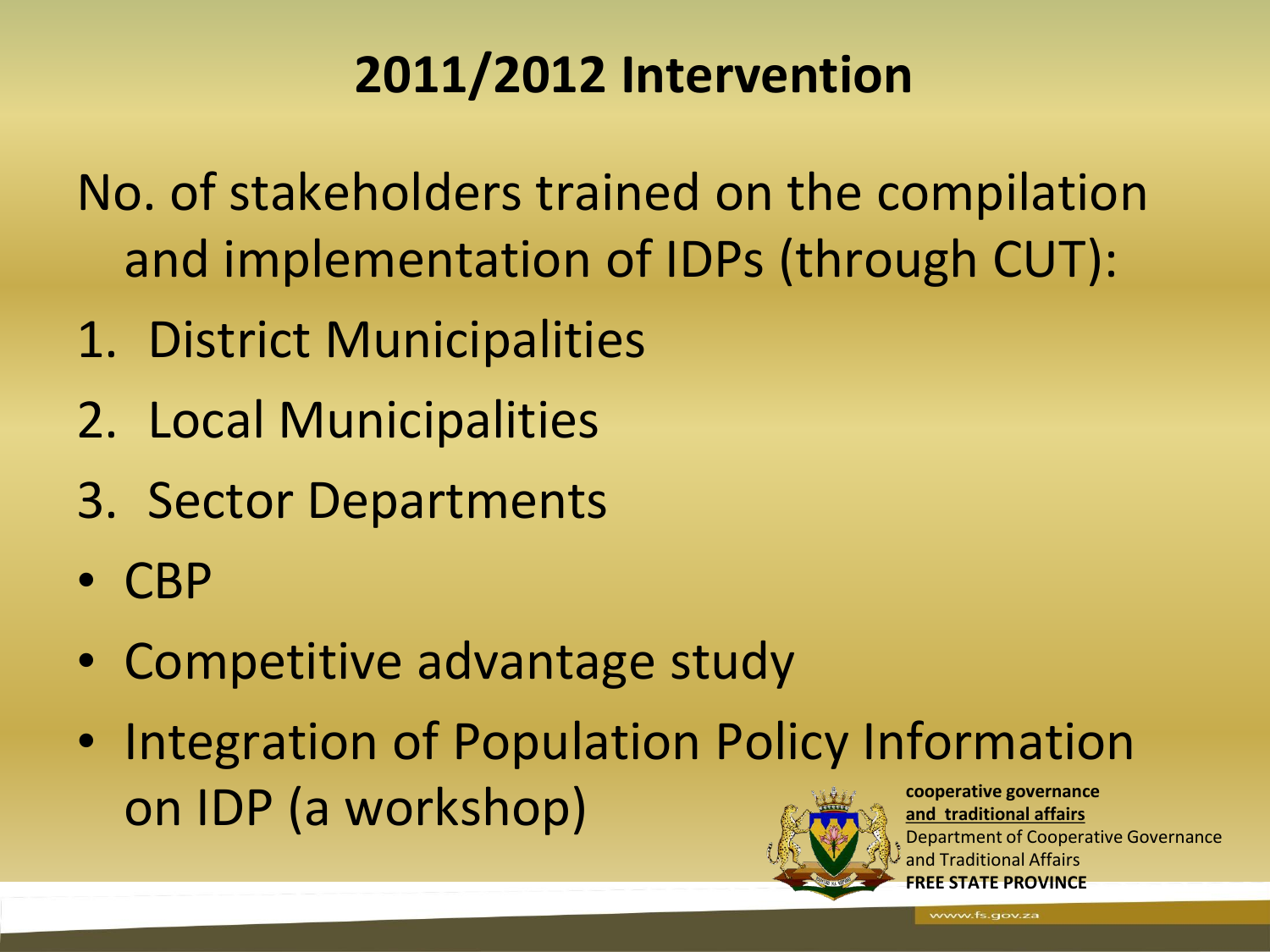#### **2011/2012 Intervention**

- Provincial IDP Managers Forum to be held on the 29 and 30 September 2011.
- CBP Workshop to be held during October
- Continuous hands-on- support
- Quarterly M&E
- Provincial Planning, Development and Implementation Forum to be held during November 2011



**cooperative governance and traditional affairs** Department of Cooperative Governance and Traditional Affairs **FREE STATE PROVINCE**